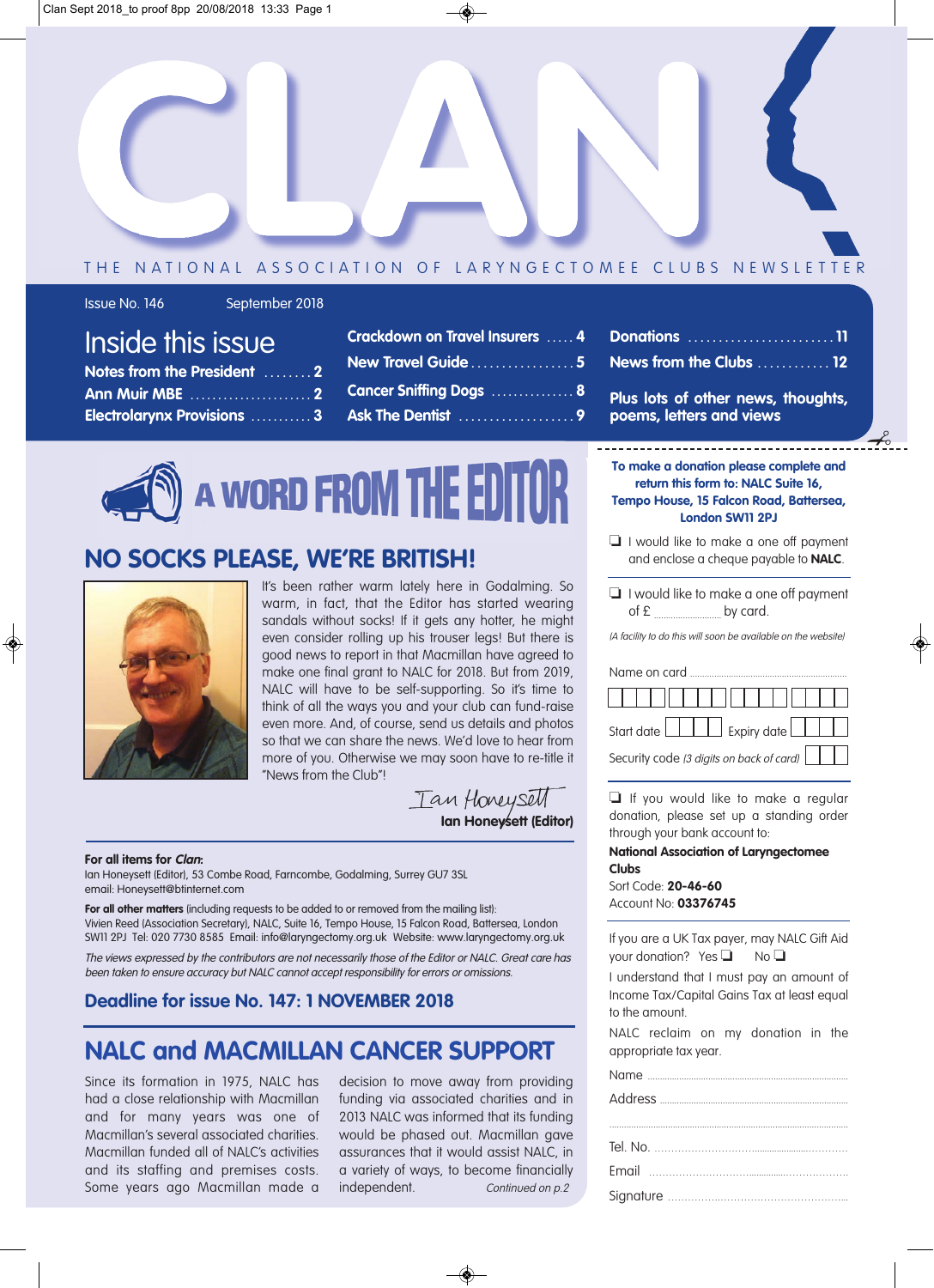### **Notes from the President**

#### **HPV Vaccination**

As you may have seen in the press, the campaign to extend the HPV vaccination programme to boys as well as girls has



been successful. This is tremendous news given the large contribution of HPV to the increase in head and neck cancers. NALC, as a member of HPV Action, has been working for some years to achieve this. There is still work to be done to ensure parents take up the opportunity for their sons to have the jab and HPV Action may need to continue its advocacy for some time ahead.

#### **Safety Campaign**

Vice-President Tony Hudson has made excellent progress leading our campaign. He is working with South Central Ambulance Service and Community First Responders to raise awareness of the needs of laryngectomees in emergency situations. We are producing new information resources and if the project is a success we will extend it to the other emergency services and to other areas of the country.

#### **Electrolarynx**

◈

A few months ago I contacted clubs seeking information about the provision of an electrolarynx to patients that need one. I am very grateful to all that responded to my request and the findings are provided elsewhere in this newsletter

Malcolm Babb

#### **NALC and MACMILLAN CANCER SUPPORT**

Continued from p.1

Starting from a very low base, NALC has grown its own fundraising activity year on year, and we expect that in 2018 we will cover 75% of our costs. A final grant from Macmillan will enable us to balance our income and expenditure.

#### **Looking to the Future**

From 2019 there will be no support from Macmillan; NALC has to raise all the funds needed to meet the costs of its work itself. In the past couple of years members of the laryngectomee community have responded marvellously to help NALC grow its funding streams. Looking in this edition of CLAN, and previous ones this year we have reported on some innovative ways laryngectomys and their families and friends have raised money to help us and we ask that they continue to do so. We need to grow our income to fill the gap left by Macmillan's withdrawal. If we cannot do that then we will not be able to continue all aspects of the work we do.

#### **Thanks**

We send our thanks to Macmillan for the support and advice they have provided during the process of NALC becoming financially independent from them.

We also thank everyone who has helped us by making a donation or organising or supporting a fundraising event.

Malcolm Babb

### MACMILLAN. **CANCER SUPPORT**

### **Stoma Signs**

Geoff Read added his name to a petition calling for stoma signs to be placed on disabled toilets and to add stoma-changing facilities within. He received the following response from the Government.

"Clean, safe and suitable environments for stoma patients are important. Approved Document M gives statutory guidance for new facilities, includes the needs of stoma patients and advises on the use of well recognised signage. Layouts for unisex accessible toilets already include coat hooks, a small shelf, a waste disposal bin and a wash hand basin."



◈

#### **Ann Muir MBE**

Ann was awarded her MBE in a ceremony on 3 July 2018 at the Palace of Holyroodhouse in Edinburgh. The MBE is given "For outstanding achievement or services to the community, long-term significant impact, and stands out as an example to others." They said at the ceremony it was for services to those with cancer in Scotland.



#### **Ann Writes…**

Recipients and guests have to arrive before 10am. All have to show ID and invitation before being allowed into the Palace grounds. We were ushered inside and those being given the award were separated from guests and taken into a large reception room where the Lord Chamberlain outlined the proceedings, and gave instructions on what we should do on meeting the Queen.

At 11am we were then led in smaller groups into the large reception room where the ceremony would take place, in front of all guests and where the Countess of Wessex's String Orchestra was playing. One by one we went to receive our award, stepping up to the dais, where we either curtsied or bowed to the Queen, who spoke to each person, congratulating and commenting on what we received the award for.

After all the awards, 64 in total, we were ushered out to meet up with our guests and could then stroll on the Palace grounds for a short time. After all the excitement it didn't seem possible that it was all over in just an hour!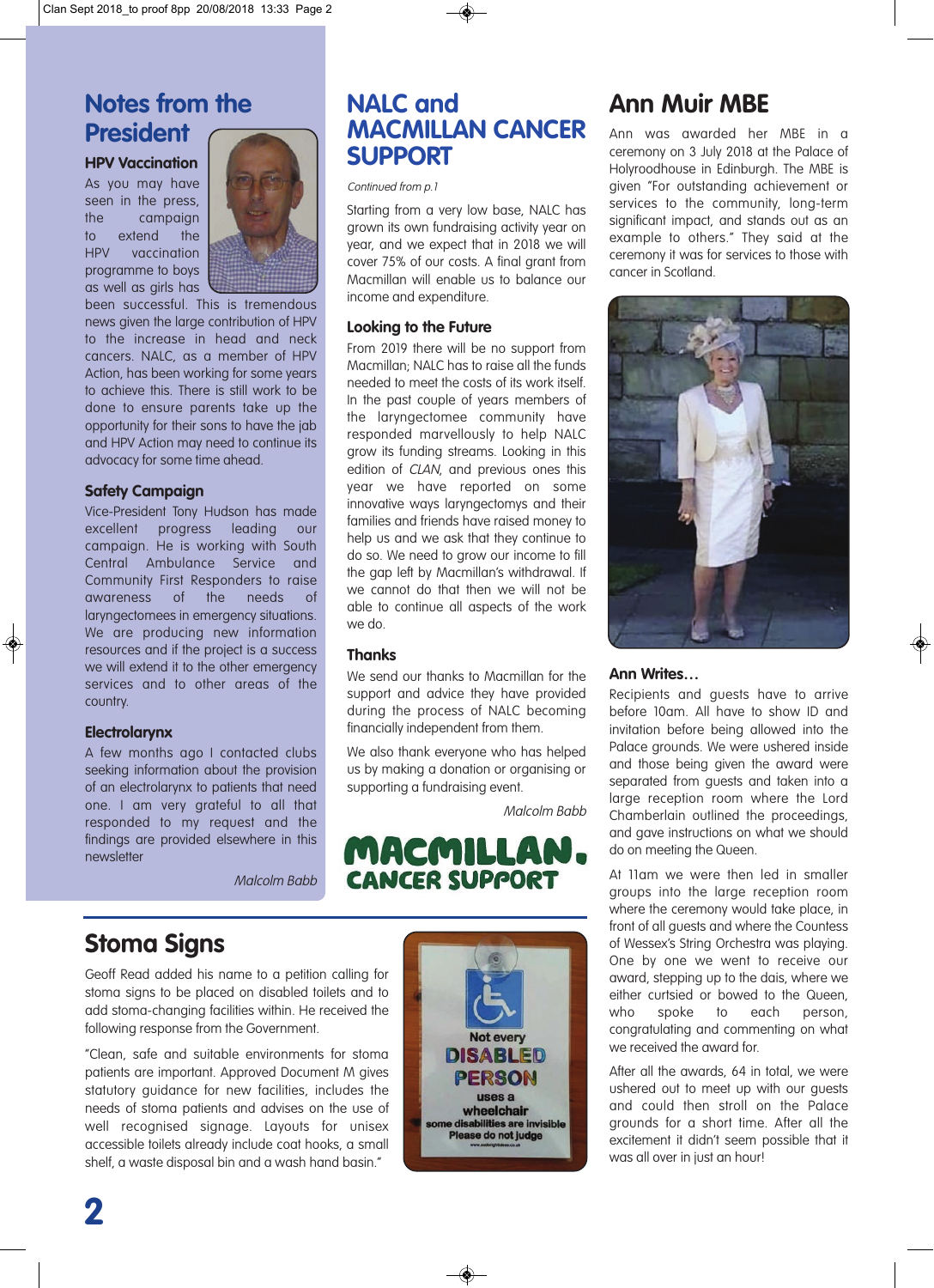### **Electrolarynx Provision for Laryngectomy Patients**

Early in 2018, NALC received a communication from a hospital, which is a specialist head and neck centre, enquiring about the situation nationally for providing patients with an electrolarynx. In particular the funding for such devices was proving to be a problem. Subsequently NALC has sought to obtain an up to date picture of the situation, including a request for patients to share their experiences, with a letter sent to all our affiliated groups.

Since my surgery in 2002, the quality of speech obtained through surgical voice restoration (SVR) has improved significantly and use of the electrolarynx has



Speech

diminished. However there will always be a group of patients that are not eligible for SVR because of the nature of their surgery, or who have later complications that make it nonviable.

A very effective electrolarynx can be purchased for less than £400 and can be expected to function effectively for around ten years. It is a much cheaper alternative than SVR. The NICE Guideline for head and neck cancer (NG36) estimated an average annual cost of £600 per patient for prosthesis management.

#### **Several Problems**

For patients who need to use an electrolarynx there are currently several problems. Some hospital trusts are struggling to find the money needed to provide an electrolarynx. Some patients are loaned a (secondhand) device, which does not function well and are given little guidance about its use. It is not the function of a support group to train a patient in setting up and using an electrolarynx, but I know this happens.

The responses received to the letter, along with additional evidence from visits to other trusts, provided a picture of the current situation. There was wide variation in how the provision of an electrolarynx was managed, in both how it was funded and who was given one.

- Responses were received from England, Wales and Scotland
- $\bullet$  In total I had information for 11 hospital trusts
- Funding was an issue for five of them. Problems were eased in some of these by assistance from a support group, providing funds for the purchase of a device. Other national or local charities were mentioned as sources of grants to individual patients.
- Where the trust covered the cost of purchase, some mentioned the funds came from either the surgery or SLT budgets, but in most cases the source was not made clear.
- The majority of trusts only loaned a device to patients who had not had SVR. However a sizeable minority provided one for all patients, but those with a valve would return the device once they were competent with valve speech.

The NHS is facing significant challenges at the moment and shortages of both funds and specialist staff will have an impact on the matters discussed here. An electrolarynx is a relatively inexpensive item, especially when compared to the cost of valve maintenance. It is surely not unreasonable to expect that every laryngectomee ineligible for SVR is provided with one. As a next step I intend to make contact with commissioners and the professional organistions of relevant clinicians to seek their thoughts on this problem.

### **New Cook Book**

The sixth Head and Neck Cancer Awareness Week takes place from 17 - 21 September 2018. Last year, the MakeSense Campaign worked with Head and Neck Cancer survivors from across Europe to create a cookbook.

The book contains delicious recipes and also includes advice on overcoming personal challenges post-treatment. They will be launching the Cookbook Europeanwide for the Awareness Week in September 2018. Find out more at: makesensecampaign.eu/

◈

Malcolm Babb

### **Big Boys Cycle Ride 2018**

We are a group of dads (Jez 'The Prop' Lawson, Terry 'The Butcher' Clarke, Andy 'The Coach' Hale, Ed 'The Chest' Lassman, Geoff 'The Chef' Ashworth, Paul 'The Entertainer' Ealham, Alick 'Routemaster' Lawrence and Andy 'Big X' Cox) , who for the last five years have raised funds for different charities during a three day cycle ride. It's the Big Boys Cycle Ride from 19 to 21 July but you can still donate to it. One of our original and ever-present members has recently been hospitalised for surgery and will be unable to participate this year. Choosing NALC was an easy decision for this year's ride.

Donating through JustGiving is simple, fast and totally secure. Your details are safe with JustGiving – they'll never sell them on or send unwanted emails. Once you donate, they'll send your money directly to the charity. So it's the most efficient way to donate – saving time and cutting costs for the charity.

You can access JustGiving at: www. justgiving.com/fundraising/andycox2018



### **Goodbye Ron**

Ron Greenwood, whose family has previously shared many helpful suggestions, poems and tips with our readers over the last 10 years, has recently passed away at 92 years of age. NALC was one of the charities chosen for those wishing to make donations in his memory and was generously supported.

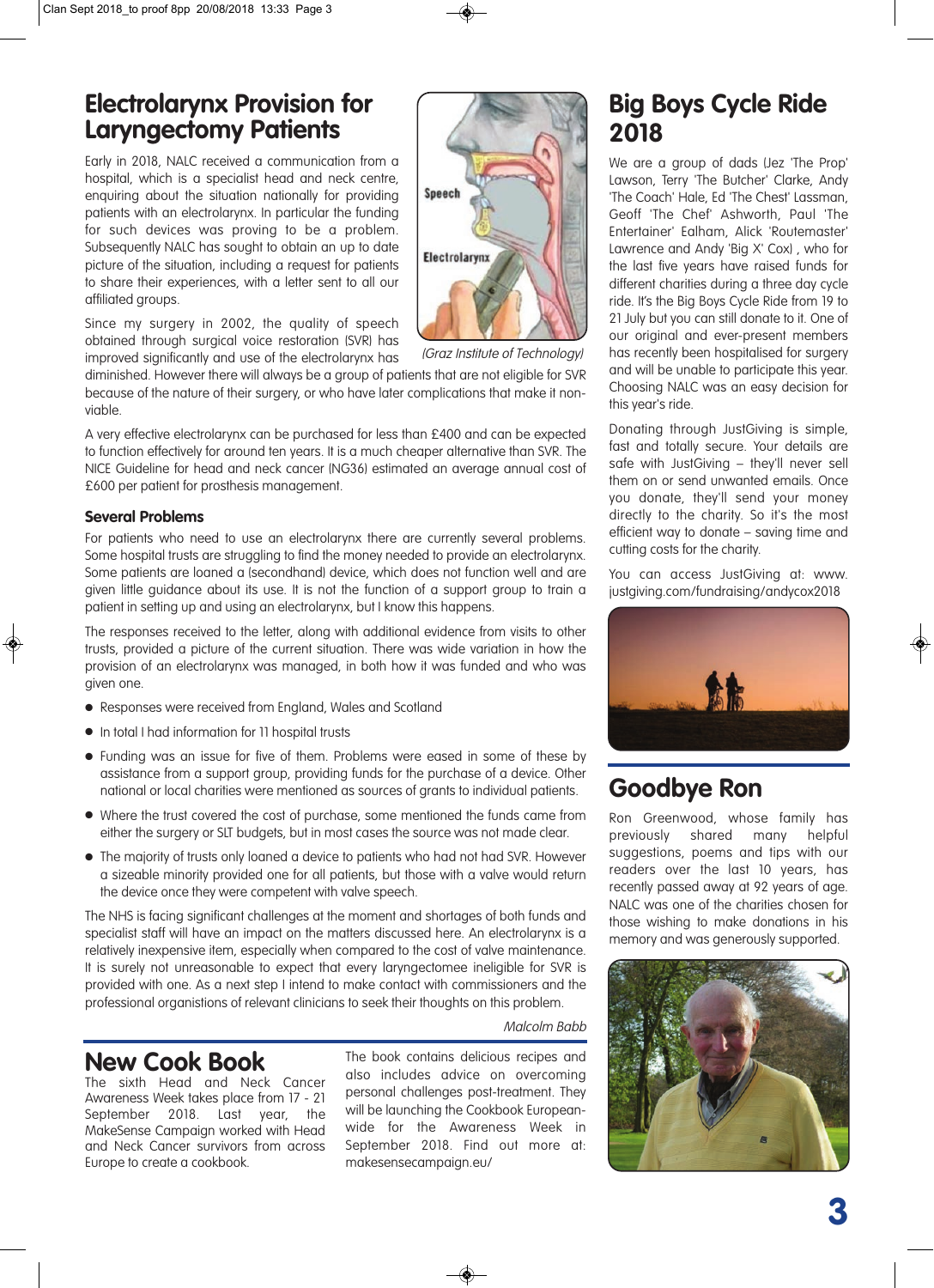### **Cancer-Sniffing Dogs**

Dogs can be trained to be cancer-sniffing wizards, using their sensitive noses to detect cancerous fumes wafting from diseased cells. This sniffing is non-invasive and could help diagnose countless people, which begs the question: If these pups are so olfactory astute, why aren't they screening people for cancer right now?

Here's the short answer: Dogs do well in engaging situations, such as helping law enforcement track scents or guiding searchand-rescue teams in disaster areas.

But sniffing thousands of samples in which only a handful may be cancerous is challenging work with little positive reinforcement. Moreover, it takes time and energy to train these pups, who, despite extensive preparation, still might miss a diagnosis if they're having a bad day, experts told Live Science.

But that's not to say that dogs can't be helpful in the development of man-made screening tools that 'smell' cancer. It's known that cancerous cells emit unique odours, but scientists have yet to identify the specific compounds responsible for these scents. One way dogs might be able to help pinpoint cancer-specific odours is to give the dogs certain cancerous samples to sniff, and then slowly remove compounds from the sample. If the dog stops responding to the sample after several components are removed, "then you know you've taken out that component of the mixture that is specific to the cancer," said Dr Hilary Brodie, a professor in the Department of Otolaryngology at the University of California, Davis.

Researchers could then analyse these individual components and develop biochemical tests that could reliably screen patients, he said. "There's lots that the dogs can do, but I don't think wholesale screening of the population is where it's heading," Brodie told Live Science.

#### **Sharp Smell**

**4**

In 1989, the British journal The Lancet published the first dogsniffing-out-cancer report.

In a letter to the editor, two dermatologists described how a dog reportedly spent several minutes each day sniffing a coloured lesion on its owner's thigh, and even tried to bite off the spot when she wore shorts. Concerned, the woman had doctors inspect the lesion, which turned out to be a malignant melanoma.

"This dog may have saved her owner's life by prompting her to seek treatment when the lesion was still at a thin and curable stage," the doctors wrote in the letter. Other reports of dogs detecting malignant melanomas followed, but it wasn't until 2006 that high-quality, double-blinded studies were published, said Dr Klaus Hackner, a pulmonary physician at Krems University Hospital, in Austria. (In the double-blinded studies, neither the dogs nor their handlers knew which samples were cancerous.)

Soon, there were countless studies showing that trained dogs could detect specific cancers by sniffing biological samples, such as a person's breath or urine. That's because cells, even cancerous ones, give off volatile organic compounds (VOCs). Each type of cancer likely has a distinct VOC, meaning it has a different odour compared with other cells, Hackner said.

Given that dogs have more than 220 million smell receptors in their noses, they're excellent animals for sniffing out disease, Hackner said. In comparison, humans have a 'mere' 5 million smell receptors in their noses, he said.

#### **Doggie Difficulties**

Most dogs can be trained to recognise the odour of a specific cancer in about six months, Hackner said.

However, many studies had setups that work in laboratories, but not



Fido has a powerful nose © Shutterstock

the real world: often, the dog would be given five samples that always had one cancerous specimen. In reality, depending on the type of cancer, a sniffer dog might find just four cancerous specimens out of a batch of 1,000, he said.

If neither the dog nor the handler knows which four out of those 1,000 samples are cancerous, the handler can't give the dog positive reinforcement when the dog picks the right specimen, Hackner said. "I think this was one main point for why our study failed," he said. His 2016 work, which had a real-world-like setup, was published in the Journal of Breath Research. "We were not able to provide positive feedback because neither one knew in the screening situation if the dog was right or not. This was stressful for both the dogs and the handlers."

This situation could be remedied if there was always a planted cancerous sample in each set, so the dog could get a reward and wouldn't be bored after sniffing thousands of noncancerous samples from patients, he said.

#### **Moving Forward**

◈

But even if the setup could be changed to accommodate the dogs, it wouldn't be a realistic way to screen patients, Brodie said. It would take an immense amount of resources to train dogs to recognise the many types of cancer that can affect humans.

In addition, while no test is perfect, at least doctors know how accurate different tests, such as mammograms, are, and at what rate they produce false positives and false negatives. But these rates would vary for each dog, Brodie said. Moreover, dogs can get bored, hungry and "have bad days, just like you and I," Brodie said. "You'd have to be carefully monitoring their effectiveness throughout their cycles."

Rather, Brodie and Hackner envision dogs helping researchers create and refine biochemical "nose" machines, known as e-noses, that could "sniff" patients and deliver diagnoses, they said. These machines already exist for certain medical conditions but could be made more sensitive and applicable to more diseases with the help of dogs, Brodie said. But the research isn't there yet, he noted.

In one project, Brodie and his colleagues were studying whether dogs could detect volatile organic compounds from head and neck cancer patients by smelling the breath patients had exhaled into a container. But the researchers put the project on hold after the dog trainer began broadcasting that her dogs could sniff out cancer.

"We didn't want to be affiliated with that," Brodie said. "We wanted to prove that they're detecting it, not state that they're detecting it and then prove it. You've got to do the science first. This is not even close to or near prime time."

> Laura GEGGEL, Senior Writer for Live Science 22 December 2017 and included in The Voice Newsletter, Plymouth RHNCSG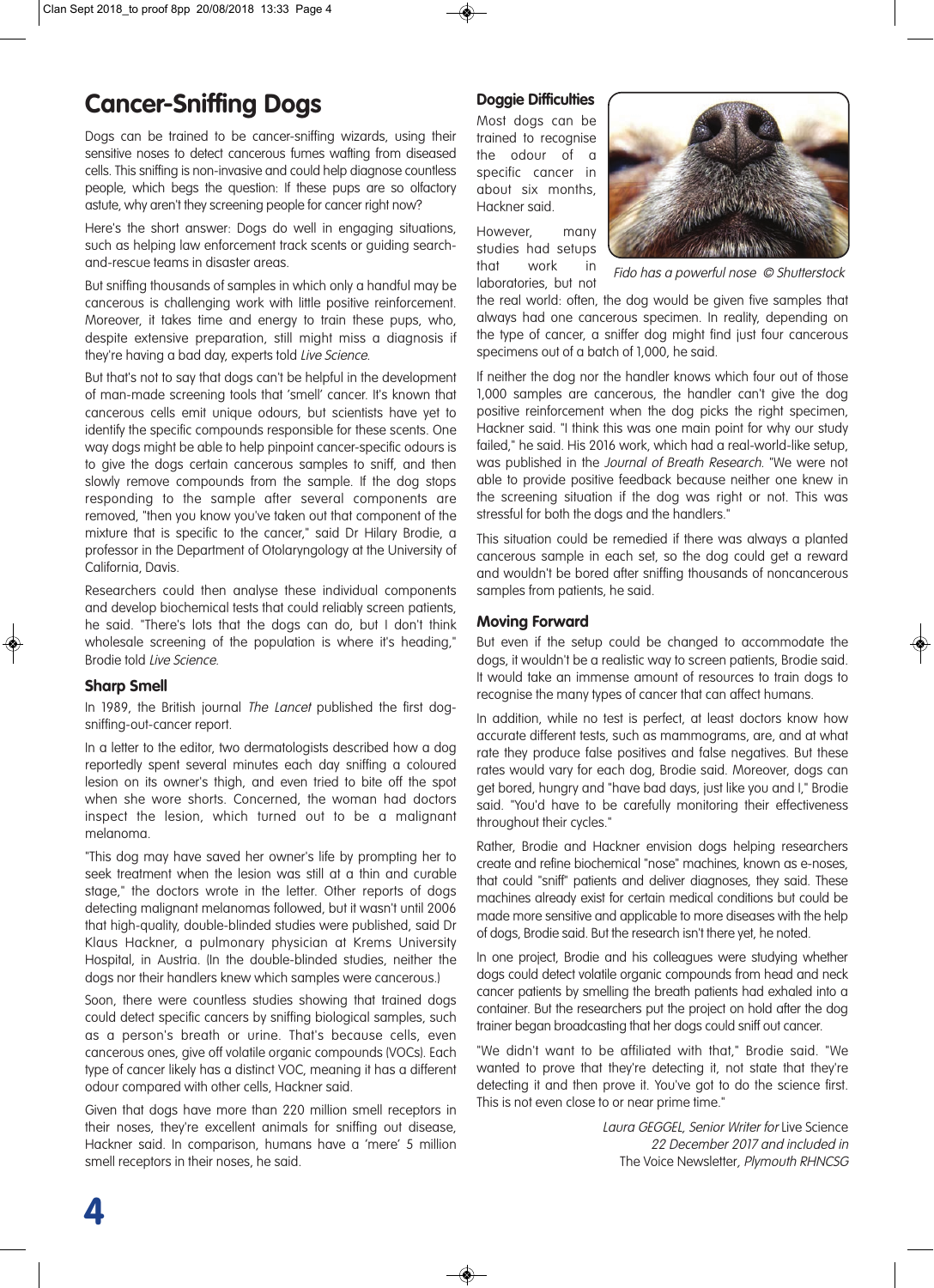### **Ask the Dentist: How Radiotherapy can affect Saliva**

This article was published by The Irish News on 1 June 2018

Lucy Stock, dentist at Gentle Dental Care, Belfast, says cancer patients need to be aware of how treatments might affect their saliva. Always visit your dentist before cancer treatments.

Dry mouth, termed xerostomia, is common after radiotherapy… it is extremely uncomfortable, making speaking and swallowing difficult.

We normally give little thought to our spit, but we definitely notice when it's not there. Every day in the UK, 31 people are diagnosed with a Head & Neck Cancer (HNC). With increasing numbers of people undergoing radiotherapy for HNC there are more people living with the sideeffects of not having enough saliva. Dry mouth, termed xerostomia, is common after radiotherapy. It's not only extremely uncomfortable, it makes speaking and swallowing more difficult and alters how things taste. Food can taste saltier, metallic; you can lose your sense of taste totally; and perhaps even worse, foods can taste foul, like sour milk.

Not being able to chew and swallow easily can reduce how much you eat and how well you eat, leading to weight loss and poor nourishment. Saliva performs numerous jobs. It starts digestion by breaking down food and flushes food particles from between the teeth. Crucially, saliva contains minerals such as calcium and phosphate that keep teeth strong. So, no saliva means that teeth decay rapidly and extensively. Even voice quality can change. Without enough saliva, bacteria and other organisms in the mouth take the opportunity to grow uncontrollably. Nasty sores and mouth infections, including yeast thrush infections, are runof-the-mill. Luckily a dry mouth is usually a temporary nuisance that clears up in

about two to eight weeks, but it can take six months or longer for the salivary glands to start producing saliva again after radiotherapy ends.

#### **Pilocarpine**

In a 2017 study, out of several treatments tested, the drug pilocarpine gave the most significant improvement in dry mouth following radiotherapy. However, you may experience a side effect, albeit short lived, from this medication and it can take a couple of months to work. Artificial saliva's are available as lozenges, sprays and gels, the downside being that their benefits last only a few hours. The Biotene range is specially designed to help relieve dry mouths and includes toothpastes, mouthwashes and gels to give comfort and protect the teeth. You can buy small atomiser spray bottles from most chemists and fill them with water or fluoride mouthwash. If you cannot swallow, your nurse or doctor can give you a nebuliser to moisten your mouth and throat. Always visit your dentist before cancer treatments to maximise the health of your mouth. Relieve a dry mouth by:

- **Sipping water often**
- **•** Avoiding drinks with caffeine which dry out the mouth
- **•** Chewing sugar free gum
- Avoiding spicy or salty foods, which may cause pain
- Avoiding tobacco or alcohol
- **ID** Using a humidifier at night.

Published in The Voice



#### **Oesophageal Voice Training Course for Speech and Language Therapists**

11 October 2018, Nottingham

Do you wish to use oesophageal voice?

Are you already able to make some voice, but not sure what to do next?

Is your speech and language therapist looking for training to build skills to teach oesophageal voice?

Oesophageal voice is one option for effective communication after laryngectomy surgery.

However, there has been little professional training to skill Speech and Language Therapists to teach oesophageal voice in the UK in recent years, which rules out this option for many laryngectomees.

SVS Training Ltd is delighted to provide a skills-based course Teaching Oesophageal Voice for Speech and Language Therapists on 11 October in Nottingham.

The main course tutor is Miss Eryl Evans who received her training at the Mayo Clinic, USA, and became part of the Charing Cross teaching faculty for courses for laryngectomees and their clinicians.

She is the co-author of Working with Laryngectomees and until retirement provided a specialist Speech and Language Therapy at the Singleton Hospital. She continues to train speech and language therapists in the art and science of teaching oesophageal voice.

If you think that this course may be of interest to your local Speech and Language Therapist, please do pass on the details.

**Contact: www.svsassociates.co.uk jackie.ellis4@btopenworld.com**

**ELEVEN PLUS TWO: When you rearrange the letters: TWELVE PLUS ONE**

**THE MORSE CODE: When you rearrange the letters: HERE COME DOTS**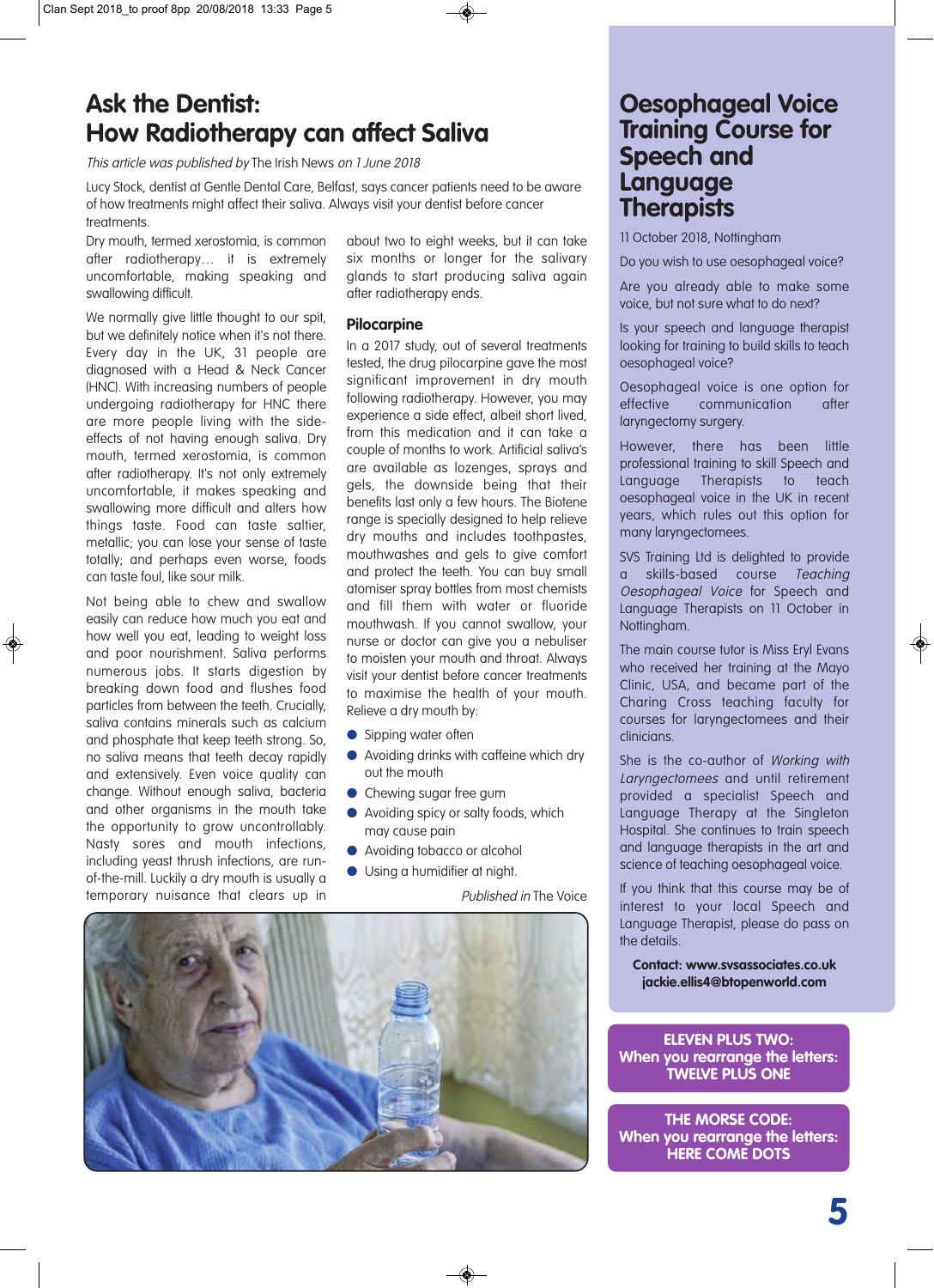

### **Head and Neck Conference - November 2018**

Chris Curtis became involved with The Swallows group, based in Blackpool, some years ago. In 2016 he organised his first patient conference in Liverpool. It has now become a two-day event, with one day for professionals and another for patients and carers.

This year, the event is taking place in Nottingham, in November. There is an impressive list of speakers and it provides a great opportunity for head and neck patients in the North Midlands and further afield to both share their views and hear of the experiences of others.

More details can be found at: www.yourcancerjourney.org.uk/conference

Highly recommended!

### **The Laryngectomee Guide**

The Laryngectomee Guide is very helpful for laryngectomees, their caregivers and medical professionals. It contains information about the side effects of radiation and chemotherapy; methods of speaking; airway, stoma, and voice prosthesis care; eating and swallowing; medical, dental and psychological concerns; respiration; anesthesia; and travelling.

The Guide is available now in eight languages (English, Italian, Bulgarian, Turkish, Arabic, Chinese, Portuguese and Russian) and is being translated into more languages (Spanish, Iranian, Romanian and Serbian) by medical professionals in the corresponding countries.

The American Academy of Otolaryngology – Head and Neck Surgery and other otolaryngological societies across the world have made the Guide available for free download on their websites. Paperback copies are also given to laryngectomees in Taiwan and Bulgaria thanks to generous grants.

Links to obtain The Guide are below. The eBooks versions are FREE.

English: goo.gl/z8RxEt for paperback, and www.entnet.org/content/laryngectomeeguide for eBook. An Expanded Edition of The Laryngectomme Guide has recently



been published in English. It is twice the size of the original guide and contains new and updated information. The eBook version is available FREE at goo.gl/gecLgq and the paperback and Kindle editions can be obtained at: www.amazon.com/ dp/1976852390

I hope to make the guide available for laryngectomees throughout the world.

Itzhak Brook MD, Professor of Pediatrics, Georgetown University Medical Center, Washington DC

Member of the board of Directors of The Head and Neck Cancer Alliance

### **Marathon Man**

George Inglis, a member of the Glasgow Laryngectomy Club has just completed his 78th Marathon at the age of 78!

The oldest competitor, he finished in a very impressive 5 hours and 52 minutes.

Congratulations to George and thank you for the donation.



### **Donations**

Thank you to all the clubs and individuals who continue to support us with their fund raising and donations. We are relying more than ever on the generosity and support of our members to help NALC survive.

We are extremely grateful to the patients and staff of Ward 29 Royal Victoria Hospital Belfast, which the late Alex McGuiggan had a very close relationship with, for their continuing financial support.

Don't forget as well as being able to make a donation on our webpage (www.laryngectomy.org.uk) you can also help by signing up to Give As You Live and Amazon Smile. Every time you shop on line NALC will receive a donation and it won't cost you a penny more!

#### **www.smile.amazon.co.uk www.giveasyoulive.com**